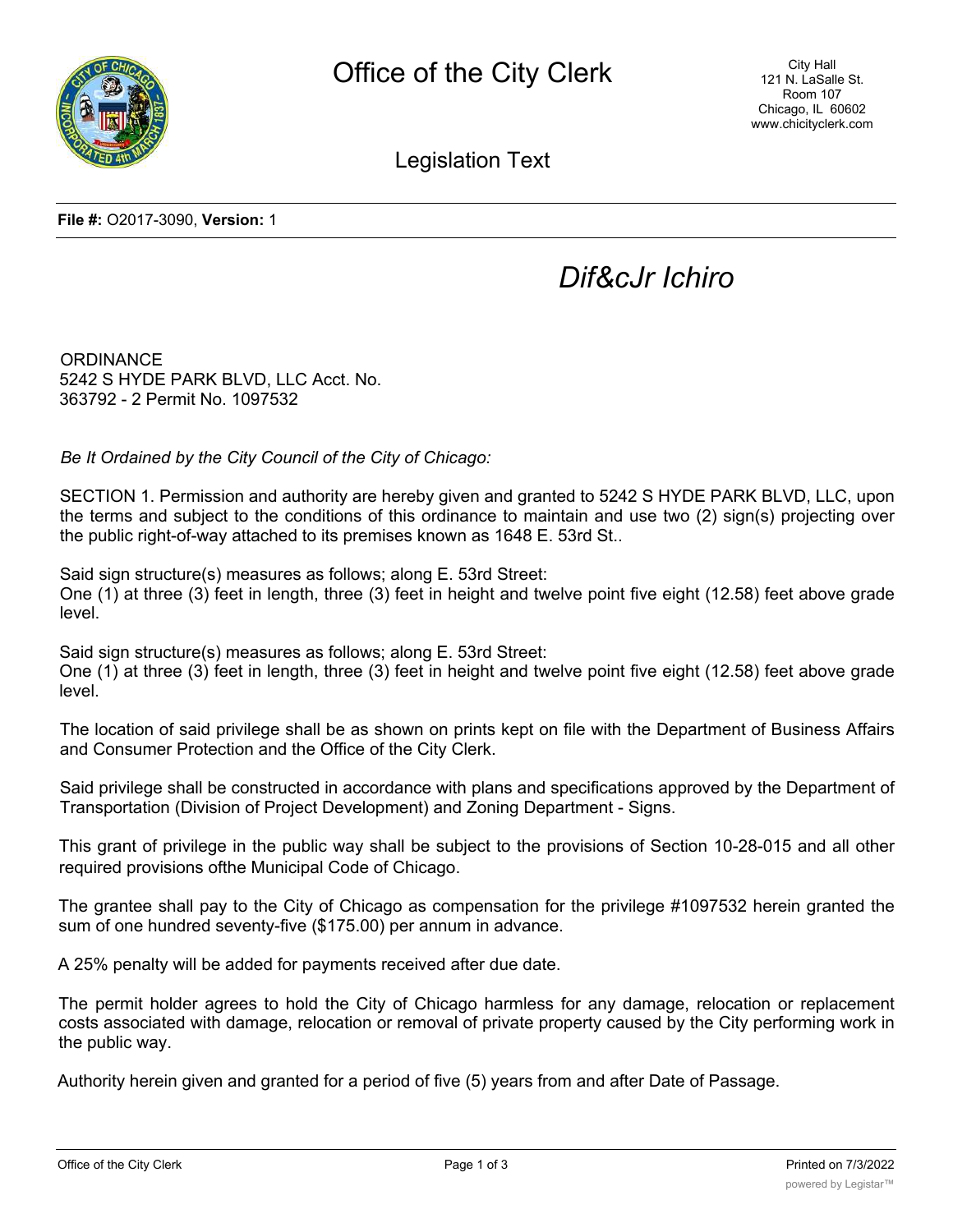Alderman

Leslie A. Hairston 5th Ward

Page 1

(Page 2 of 5)

Department of Business Affairs and Consumer Protection Small Business Center - Public Way Use Unit City Hall-121 N. LaSalle Street, Room 800 • Chicago, IL 60602 312-74-GOBIZ/312-744-6249 • (312) 744-1944 (ITY) hllp //www.eitvol'cliicago <http://www.eitvol'cliicago> org/bacp

**03/29/2017**

**Alderman Leslie A. Hairston** Ward # 05 City of Chicago City Hall, Room 300 121 North LaSalle Street Chicago, Illinois 60602

## **Re: An ordinance to use and maintain a portion ofthe public right-of-way for two (2) sign(s) for 5242 S HYDE PARK BLVD, LLC, adjacent to the premises known as 1648 E. 53rd St..**

## **Dear Alderman Leslie A. Hairston:**

The applicant referenced above has requested the use ofthe public right-of-way for a sign(s). An ordinance has been prepared by the Department of Business Affairs and Consumer Protection - Small Business Center -Public Way Use Unit for presentation to the City Council. Because this request was made for properties located in your ward, as approved by you as per the attached, I respectfully request that you introduce the attached ordinance at the next City Council meeting.

If you have any questions regarding this ordinance, please contact Anthony Bertuca at (312) 744-5506.